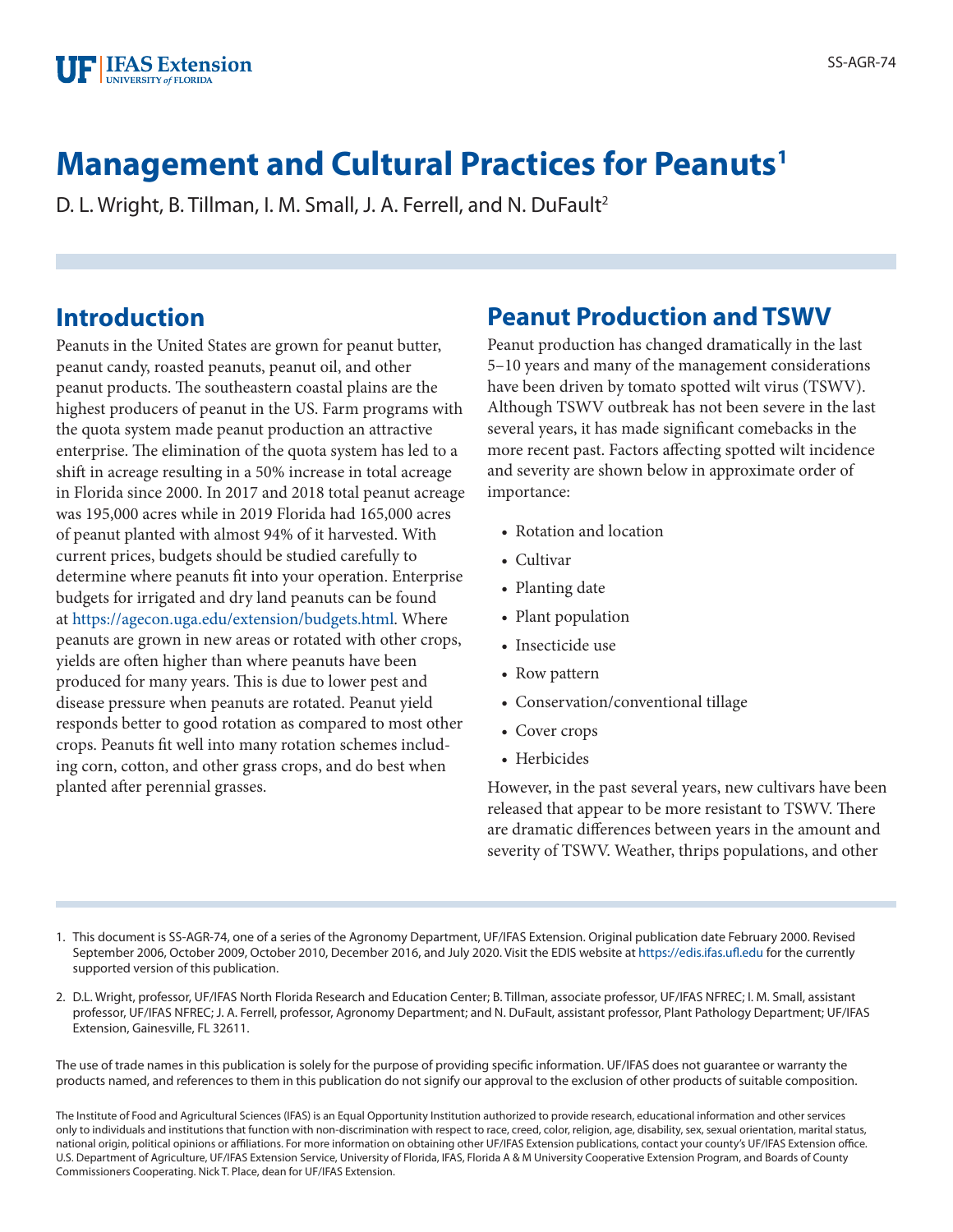factors shown in Table 1 will largely determine the severity of the disease. Variety selection and planting date are the most consistent factors that influence TSWV severity. Optimum planting dates have shifted over the years. Peanut planting once began in mid- to late April and would end by mid-May or until peanuts were planted. This date has continued to shift and recently focused on the period between May 11 and May 25. However, recent research with the newer varieties has shown no yield advantage or penalty if peanuts are planted in the April 25 to June 1 date range. The TSWV Risk Index is modified each year as better information is gained to help farmers adapt to a shifting disease or other production factors. The Peanut Rx and Peanut Disease Risk Calculator are handy resources to predict risk under various management and cultural practice scenarios of production. Plant stands are critical for minimizing spotted wilt incidence and severity regardless of cultivar used. Although most insecticides have little, if any, effect on spotted wilt incidence, use of phorate (Thimet or Phorate) in-furrow at planting will reduce thrips damage. Twin row (seven-to-ten-inch spacing) with strip tillage, and rotation with bahiagrass have provided consistent suppression of spotted wilt as well as higher peanut grade in recent years, due to more uniform maturity. Use of Classic® herbicide tends to increase severity of spotted wilt. Recent research in Florida has shown that strip tillage instead of conventional tillage, and use of perennial grasses in rotation with peanuts reduces TSWV. Getting a good plant stand (4–6 plants/row ft.) is critical to minimizing TSWV.

The website for TSWV index is found at [https://tswv.caes.](https://tswv.caes.uga.edu/peanut.html) [uga.edu/peanut.html.](https://tswv.caes.uga.edu/peanut.html)

### **Peanut Types**

There are four market types of peanuts in the United States: runner, Virginia, Spanish, and Valencia. Runners have an intermediate seed size and are the primary type grown in Florida and the Southeast. Virginia peanuts have a large seed and are grown mostly in North Carolina, Virginia, and Texas. Spanish peanuts have small kernels and are grown mostly in Texas and Oklahoma. Virginia and Spanish peanuts are grown in Florida, but acreage is very minor relative to runners. Valencia peanuts are usually about the same size as Spanish peanuts but are considered special-use peanuts, such as for boiling. Florida is a major producer of boiling peanuts, which are usually planted early and throughout the year (February–July) to keep a continuous supply.

There are two vegetative types (growth habit) of peanuts: runner and bunch. Runner peanuts have a spreading growth habit with lateral branches that are long and grow close to the ground. The bunch type grows mostly erect stems and does not spread like the runner type. The peanut seed is called a *kernel*, and is found inside pods or hulls. Peanuts flower above ground and then a "peg" or reproductive stem grows down from the flower and enters the soil. The peanut pod forms at the end of this peg. The peanut leaf is made up of four leaflets. Peanuts are harvested by digging pods from the ground with a digger-shakerinverter, letting them partially dry in the field for three days and then combining them. As the peanuts are dug, the vines are shaken to remove excess dirt and the peanut vines are inverted in the digging process so that the peanuts are exposed to the sunlight for quick drying. After drying in the field, the nuts are removed from the vine with a peanut combine or picker. After combining, they are placed on trailers where heated air is passed through the peanuts to complete the drying process. Peanuts should be stored at a moisture content of 10% or less.

# **Land Selection and Preparation**

Peanuts grow best on well-drained soils and in full sun. If planted on poorly drained soils, diseases will be prevalent and yields are normally low. Peanuts can be grown on sandy or excessively drained soils, but irrigation may be needed for consistent production on deep sands.

# **Variety Selection**

Variety trial information on peanuts can be found on the web at <https://nfrec.ifas.ufl.edu/florida-peanut-team/>for Florida,<http://www.swvt.uga.edu/> for Georgia, and [https://](https://aaes.auburn.edu/variety-tests/) [aaes.auburn.edu/variety-tests/](https://aaes.auburn.edu/variety-tests/) for Alabama. Deciding on best varieties is a very important decision for yield and markets. Many varieties are resistant to diseases and good growth characteristics, but high yields and grades are the most important factors to growers to make it economically feasible. There is often a 10%–20% (400–800 lbs/A) difference between some of the highest and the lower yielding varieties. Price also varies with the quality or grade of the peanuts. You have only one chance per season to make the right decision with variety selection, and yield limits are set with the variety. Runner peanuts are grown for the dry market, and information on those is readily available. Valencias are grown because they have a good flavor, grow rapidly, and mature quicker than other types. Virginia type varieties have larger seed, and are suitable for roasting purposes. The runner type peanuts may be planted in home gardens because of their flavor and good yield. Seed for planting are relatively easy to find. The Spanish varieties are mostly grown in Texas because of their status as a short season crop, lower water requirements flavor, and small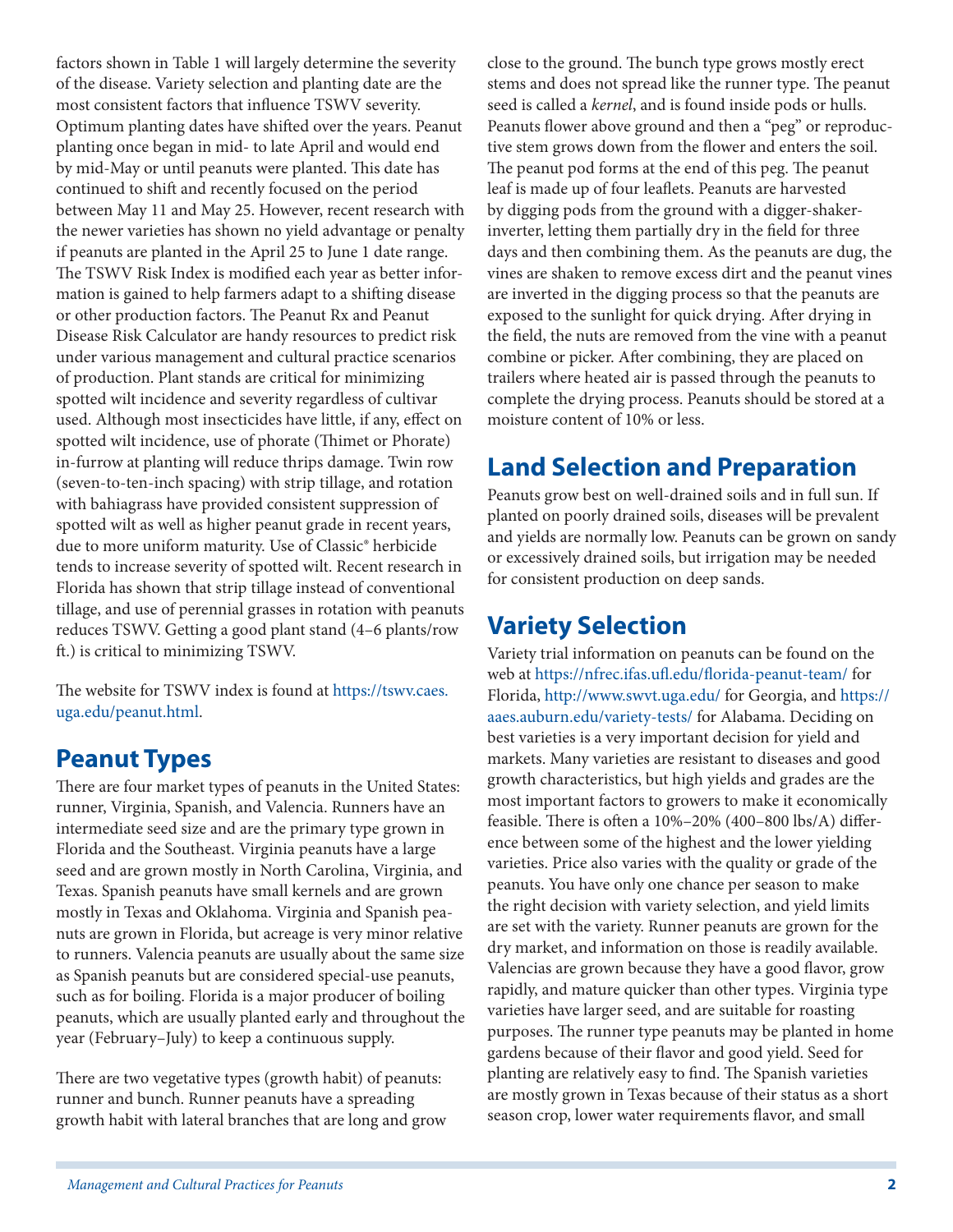kernel. Whatever your choice of variety, consult your local seed dealer for availability. If you are growing peanuts for market purposes, be sure to check with the buying point to be sure they can handle and process the variety you have chosen. Most of the peanuts grown in the Southeast are runner types.

# **Plant Population**

Peanut seed have always been expensive and continue to be one of the higher cost factors in production. Before TSWV became a problem, as few as 3 seeds/row ft. were planted with little difference in yield. After TSWV became a problem, it was found that seeding rates needed to be higher (5–6 seeds/row ft.) to keep disease levels lower. This meant going from 85–100 lb/A seed to 100–140 lb/A depending on seed size and variety. Current recommendations suggest 5–6 seeds per ft. of row in single rows and 3 seeds per ft. of row in twin rows to reduce TSWV levels. Where there are skips in the row, adjacent plants tend to be more susceptible to TSWV infection.

#### **Crop Rotation**

Crop rotation is an important cultural practice that is recommended for all crops and especially for peanuts. Rotation is recommended to reduce the effects of pests (disease, nematode, insects, and weeds). Low value crops are usually the alternative for rotating with high cash value crops like peanuts to avoid high costs related to other proven beneficial integrated systems. Leafspot control is usually accomplished with a routine fungicide program but data shows that rotation with cotton or corn can reduce the incidence and severity of disease. Recent data shows that rotations with bahiagrass can reduce the disease even further and will result in higher yields. In one study peanut yields were 19% higher after two years of corn and 41% higher after two years of bahiagrass. Other data from Georgia indicates that growers find shorter rotations more profitable when under pivots due to the large capital investments required for irrigation systems. Compared to yield in continuous peanuts, a one-, two-, and three-year rotation under irrigation resulted in a 7%, 36%, and 34% yield increase over continuous peanuts, and an 11%, 25%, and 28% increase in non-irrigated peanuts. Good rotations produce more profit and reduce the amount of management and capital inputs needed.

### **Peanut Fertilization**

Soil tests from samples taken immediately after harvest of crops in the fall can be used to determine lime as well as fertility requirements for crops for the coming year. If soil

pH needs adjusting, fall is a good time of the year to apply needed lime since it may take as long as six months for it to take effect. However, some reaction does occur soon after application. Nitrogen fixing bacteria that form nodules on peanut roots do better and form more nodules with an adequate calcium (Ca) level and with pH around 6.0 or higher. If the crop that precedes peanuts is well-fertilized, there may be enough residual nutrients in the soil to make direct fertilization unnecessary. The analysis and report of the soil sample will also indicate which nutrients are needed on a particular field. Calcium and magnesium (Mg) may be supplied by limestone. If no lime is needed, Ca can be supplied by gypsum, and Mg can be included in the fertilizer. If phosphorus (P) is low, add P according to soil tests. The same is true for potassium (K) and other nutrients needed by peanuts. Boron (B) and manganese (Mn) are normally the most deficient micronutrients on sandy soils. Therefore, if peanuts are to be planted on a sandy soil, it would be advisable to use B at the rate of 0.5–0.75 lb of elemental B per acre. Higher rates of B can be toxic to the plants. Applications of B should be split since it is a highly leachable nutrient. High application rates of other nutrients can make B deficiency more pronounced. The deficiency that we most often associate with B deficiency is internal fruit damage called "hollow heart," which reduces the quality and value of the crop. However, in more severe cases, B deficiency can result in split stems and roots, shortened internodes, terminal death, and extensive secondary branching. Leaves may be dark green and mottled with few or no peanuts developing on stubbed pegs. B may be applied early with herbicides or with fungicides to avoid making additional trips across the field.

Peanuts with a yellow cast during the growing season can occur due to several reasons including poor nodulation, micronutrient deficiencies, water logged soils, or herbicide damage. Water logging can result in poor nodulation and therefore, nitrogen fixation. Plants usually grow out of this situation as soils dry out. Iron and other micronutrients may be limiting in water logged soils, too, which the plants will also grow out of as soils dry out. Manganese deficiencies often occur in soils that have been limed for years and have a pH above 6.3. These symptoms can be seen as a light green to yellow cast to the peanut canopy and are usually more prevalent late in the season and on sandier sites. Manganese applications can be made to the crop, or a base application may be made at planting. It is possible to lower the pH through acid forming fertilizers such as ammonium sulfate; however, applications of a few pounds of micronutrient may be more cost effective and the response will be quicker than changing the pH.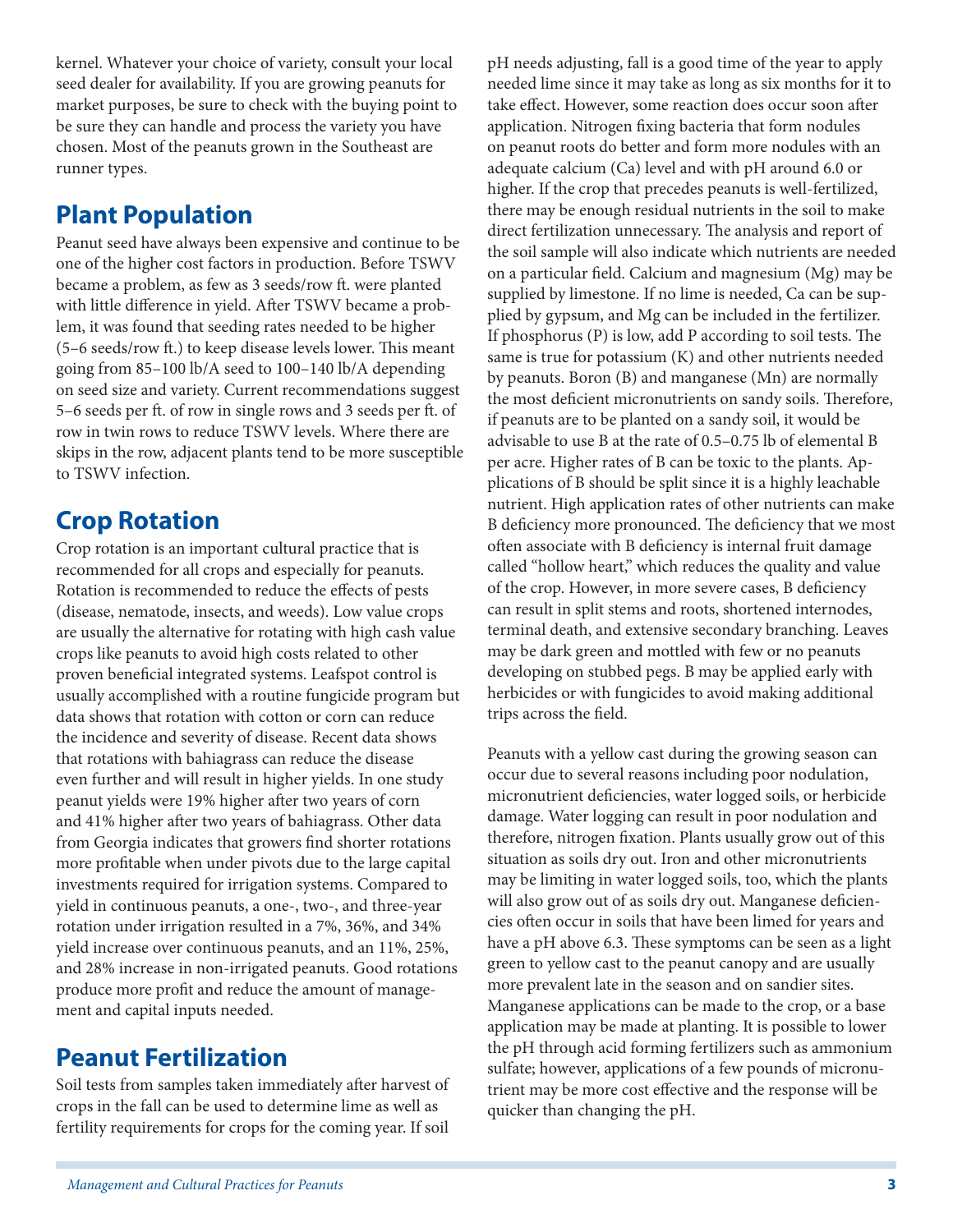# **Calcium, Liming, pH, and Gypsum**

Lime should be added if the soil pH is below 5.8, with the target pH being 6.2–6.5. If lime is needed, both a dolomitic or calcitic lime can be used and additional Ca as gypsum may be needed on larger seed varieties. In addition to reducing soil acidity, calcitic lime supplies the Ca while dolomitic lime supplies both Ca and Mg. Peanut responds very little to direct fertilization of most nutrients. An application of lime can improve the availability of Ca, Mg, and P and decrease aluminum toxicity. High levels of Ca are not necessary to grow a healthy plant. However, Ca is needed in high levels for developing a viable seed. The amount of Ca taken up by the plant is dependent on the concentration in soil solution and on the amount of water moving into the plant. Calcium deficiency results in high incidence of pod rot and unfilled pods called "pops." These peanuts also have lower germination if saved for seed. Georgia research has shown that Ca applied as lime should not be turned under and that turned under lime had yields similar to no lime. Even though peanut has a lower Ca requirement than soybean or cowpea, peanut does have a significant need for Ca for seed maturation and quality. Lime should be applied to fields well in advance of planting and may be applied to strip tilled fields as a surface application. For those growers who use minimum tillage and strip tillage, surface applications are acceptable. We have long-term rotations with peanuts that have not been turned or had lime incorporated for 35 years that are still producing good crop yields. A high Ca and P layer can develop in the top two to three inches after many years of surface applications of fertilizer and lime. Calcium is routinely applied as gypsum at pegging on sandy soils for rapid replenishment of soil solution Ca. This is not as necessary on heavier soils or fields with irrigation that have higher diffusion gradients toward the pods. Since peanuts are often grown on sandy soils, which are drought prone, there is a limited ability of these soils to replenish the soil solution Ca. Heavier soils and irrigated soils are better able to supply needed Ca for proper uptake. Test soils and apply needed amounts of Ca for good yields and quality.

The critical period for Ca absorption begins about 20 days after pegs start entering into the soil and may extend for an additional 60 days. However, some researchers have reported that 69% of total Ca uptake occurred between day 20 and 30 after pegging began. It is then a necessity that proper amounts of Ca are supplied for the first 30 days after pegging begins. The problem occurs when soil moisture limitation coincides with the period of high Ca need, leading to inadequate moisture for Ca to be in solution for uptake by peanut. Sandy soils in the peanut region have low moisture retention capacity which leads to moisture-induced Ca deficiency. High levels of K and Mg in the soil can inhibit uptake of Ca; therefore, peanuts are often not fertilized and "high cal" lime is used instead of dolomite. Soil test levels of about 450 lb/A of Ca result in maximum yields of runner type peanuts while levels almost double this are necessary for maximum yield of Virginia type peanut as noted from research by S. Hodges at the University of Georgia. The larger peanuts have a smaller surface-to-weight ratio and require a higher concentration of soil solution Ca in order to provide adequate Ca to the pod. Therefore, if soil samples show only Ca to be low, then calcitic lime would be satisfactory. However, if both Ca and Mg are low, then dolomitic limestone should be selected. Rates of 250 lb/A of dry gypsum in a band to 1000 lb/A of wet gypsum are often applied to peanuts that are to be saved for seed or when the soil test shows a need. Recent research from Alabama over several Southeast locations has shown that non-irrigated peanuts may have proportional yield increases with gypsum applications up to 1500 lb/A.

#### **Inoculating Peanuts**

Peanuts may not always respond to rhizobium inoculation. The main reason for this is that there is an indigenous population of rhizobium called cowpea miscellany that is common to many native plants. These organisms are potentially able to nodulate a crop of peanuts grown for the first time in a field. Peanuts are only moderately efficient in fixing and translocating atmospheric nitrogen (N). With soybean, as much as 80% of the plant N comes from the atmosphere while in peanut about 55% of the plant N needs are from N fixation. Calcium is important to nodulation. Maximum peanut root growth occurs at a pH of about 7.3 while shoot growth, nodulation, and N fixation are best at a pH range of 5.9 to 6.3. Inoculants may be applied to soils that have not had peanuts grown on them for several years or at all. In some cases inoculation can increase nodulation and in others little response may be noted. However, inoculants are cheap insurance in providing needed N for plant growth. Nitrogen fertilizer will not normally increase yields unless the N-fixing bacteria that live in nodules on the peanut roots are present. If needed, a commercial inoculant can be applied in the seed furrow at planting to provide the needed bacteria.

### **Planting Date and Depth**

Peanuts were traditionally planted in April before TSWV. This disease has pushed the planting window later. However, recent information with newer varieties shows that optimum yields may be obtained from plantings made around April 25. Peanuts can do well planted through the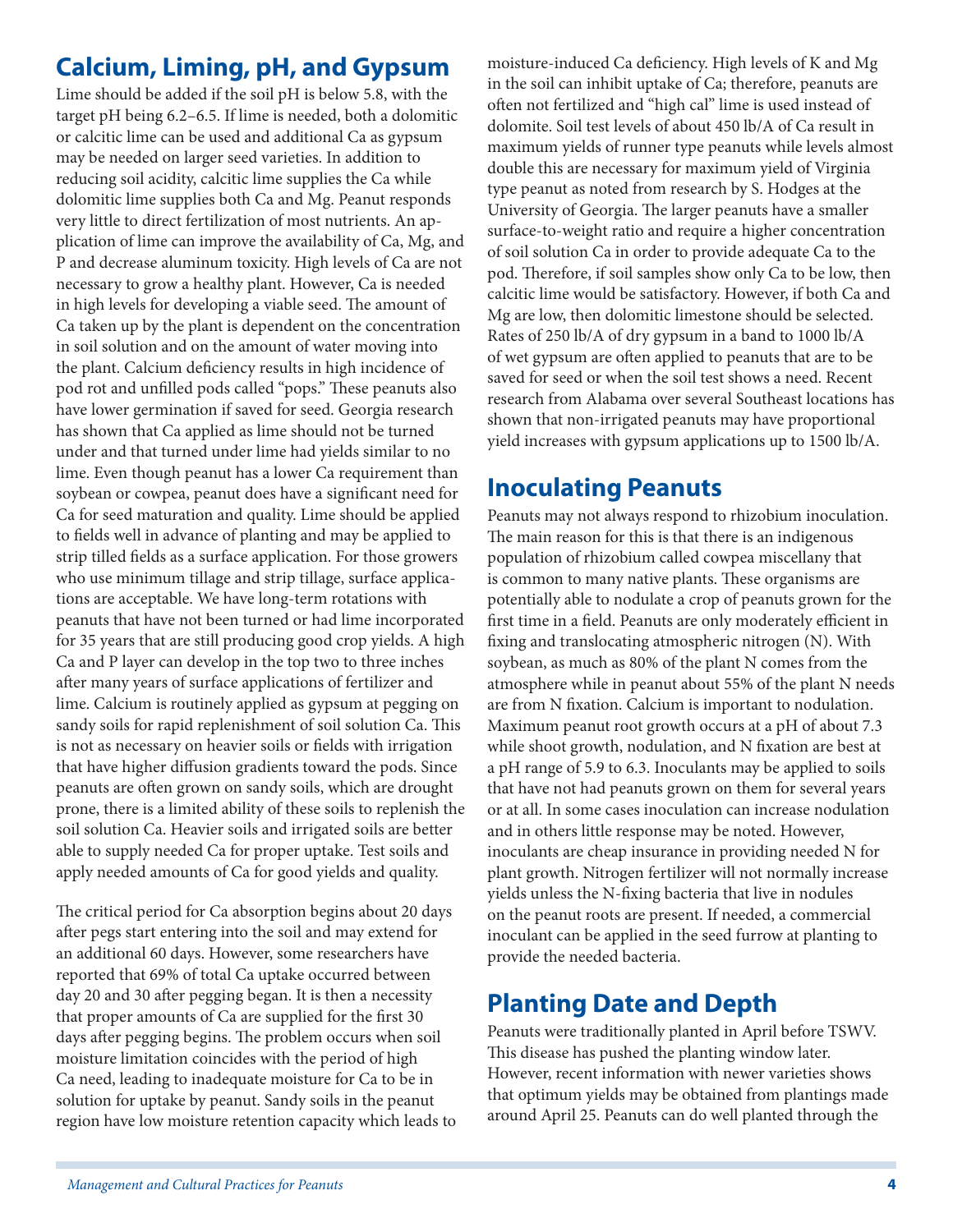first week of June and will suffer yield loss planted later than this. Early planted peanuts (any time in early April) could suffer a yield loss from cool soils. The highest numbers of thrips (*F. fusca*) that vector the TSW virus occurred on April-planted peanuts, whereas peanuts planted in May had smaller populations. The population dynamics of thrips in non-crop plants or volunteer peanuts early in the season is a reason for these effects since these plants may serve as reservoirs for TSWV.

Modeling work with the PNUTGRO model in Gainesville indicated that the highest yield could be expected from an April 15 planting while planting April 1 would result in about a 6%–8% yield decrease and May 1 about 1%–2% yield decrease. However, the Gainesville area has not had the spotted wilt pressure that most of the other areas of the Southeast have experienced and it is located further to the south than much of the peanut growing area. The Southeast Climate Consortium has a peanut model for Florida. This model shows potential yields according to their climate predictions. The website can be found at [http://agroclimate.](http://agroclimate.org/) [org.](http://agroclimate.org/) If conditions are dry, cover crops can be killed early for those who strip till, or land can be bedded early to have enough moisture to plant on time.

Peanuts may be planted deeper than any of the other row crops. It will emerge from two to three inches deep or deeper. However, like other seed that are high in oil content, seed should be planted into moisture for rapid germination.

When planting peanuts, be sure to handle them gently and carefully. If seeds split, germination will be reduced and a poor stand results. Peanut seed should be planted in rows 30 to 36 inches apart. The distance between rows will be determined by the variety being planted and the equipment available. However, many growers plant in "twin rows," which are two rows 7 to 9 inches apart, with row centers 30 to 36 inches in width. Seed should normally be placed 2 to 4 inches apart in the rows depending on the row pattern and type of peanut. The seed should be placed 1 ½ to 3 inches deep in light-textured soils and 1 ½ to 2 inches deep in heavier-textured soils. After planting, the top of the seed rows should be level with or slightly raised above the middles. Many farmers prefer to plant peanuts on a bed in order to provide good water drainage away from the peanuts. If the soil is well drained, it would not be necessary to plant on a bed. Irrigation may be done ahead of planting in order to make the planting operation easier. If it is dry after planting, be sure to irrigate to get the peanuts up to a good stand. Also, if certain herbicides are applied at or soon after planting without any following rain or irrigation, weed control is unsatisfactory. Therefore, irrigation to move

the pesticides into the top 2 or 3 inches of soil would be beneficial. Likewise, soil temperature needs to be near 70°F for optimum germination for most of the oilseed crops with the optimum range being from 64 to 75°F. Planting should be delayed in years with cool, wet soil conditions for maximum germination.



Figure 1. Optimum germination temperature for several oilseed crops with peanut being at 68°F.



Figure 2. Time to 50% germination with peanut being 50% at 3.5–4 days after planting at 68°F.

# **Conservation Tillage and Cover Crops for Peanuts**

Strip tillage has been widely adopted by many peanut producers. With this method of tillage, the land is not turned but is subsoiled, and only a strip of soil (8"–12" wide) in the row is tilled. The soil between the rows remains undisturbed with cover crops or crop residue. This method of tillage reduces time and costs for land preparation and also helps prevent erosion of the soil by wind and water. Yields of crops planted in conservation tillage systems could be higher, lower, or more often the same as in conventional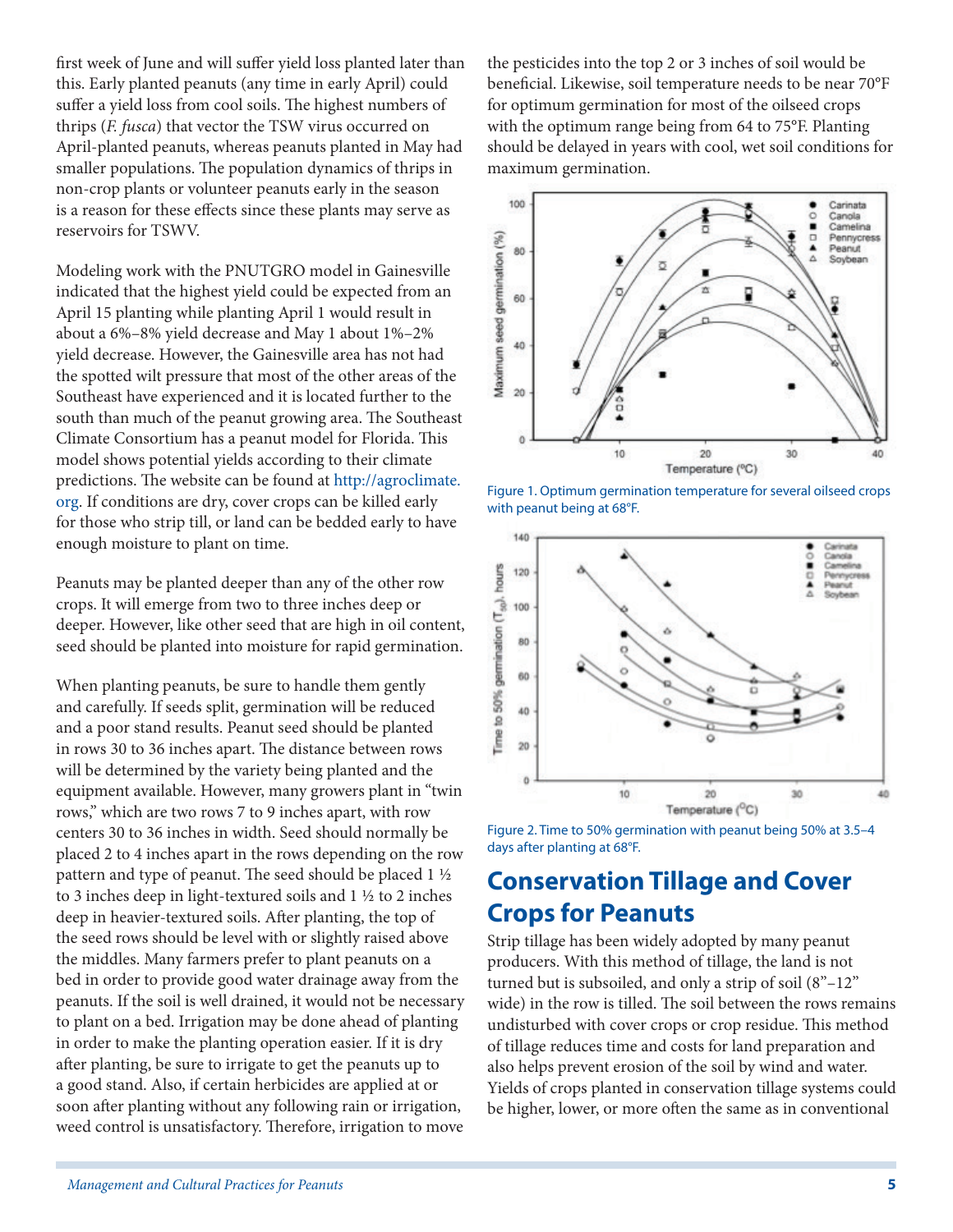plantings depending on various factors. The residue on the surface lowers disease incidence of leaf spot, TSWV, white mold, and other diseases. In conventional tillage systems, the plant residue is incorporated into the soil resulting in more disease problems. Questions arise about strip tilling into fields that have not had crops grown for a few years. There are usually many hard-to-control weed species present including broom sedge and horseweed as well as other broadleaf weeds. Soils in these fields are often mellow in the top few inches due to decomposition of plant residue, not being tilled or compacted by equipment for several years. Normally, if a grower can plant through various plant material there will be no problem with digging. All weeds need to be controlled four to five weeks before planting and 2,4-D is often necessary for some of the hard to control weeds like horseweed and evening primrose. Glyphosate or other similar materials can be used to kill many other weeds a few weeks before planting. Peanut can also be planted into old cotton residue without having stalks in the picker when harvesting peanuts.

Yield variability can often be explained due to cover crops and the time the cover crops were killed and fungi associated with decomposition of the cover crops or previous crop residue. Many of the main pathogens of cotton and peanut (Pythium, Rhizoctonia, Phytophthora, and Fusarium) may be favored by planting in newly killed cover crops or plant residue. Green or newly decomposing plant material can set up favorable conditions for pathogens and result in seedling diseases. Seedling diseases could occur when cover crops are not killed soon enough since carbon and other nutrients are adequate for pathogen growth. With legume cover crops, about 50% of the biomass may be lost during the first four weeks. Grass cover crops may take several weeks longer than legumes to decompose due to a higher carbon to nitrogen ratio. Cover crops decompose more slowly when left on the soil surface as compared to when incorporated into the soil. Generally, decomposition of cover crops is two to three times faster for each 10°C increase in temperature. Therefore, cover crops decompose more slowly under cool conditions. This results in more residue (food resources) for plant pathogens to thrive and infect developing crops. One way to avoid having nutrient sources for the pathogens in the spring is to kill the cover crop earlier in the year so that the carbohydrates and proteins are expended by micro-organisms, leaving inadequate resources for the pathogens once the peanuts are planted. Another way to ensure good results from strip tillage is to precede the peanut crop with two years of bahiagrass.0 This will result in higher yields with lower pest incidence as compared to standard rotations.

### **Pest Management and Monitoring**

After planting, peanuts should be monitored routinely for proper growth and pest problems. If stands are poor or if the plants are weak and deformed, it may be necessary to replant in order to get a good stand of healthy peanuts. However, it is important to try to determine the reason for the poor stands. If it is due to poor seed, you may have to find another seed source. If it is disease, you may have to modify the seed treatment being used. If it is caused by soil compaction, dryness, or other reasons, then the problems should be corrected before the peanuts are replanted.

Weed control is very important to making high yields. Peanut weed control information can be found at [http://](http://edis.ifas.ufl.edu/wg008) [edis.ifas.ufl.edu/wg008](http://edis.ifas.ufl.edu/wg008). All-season weed control is necessary since weeds present at digging and harvest can disrupt these operations, resulting in yield losses. Many growers have stopped using tillage after planting even if tillage was done to prepare a seedbed. Researchers have reported that each cultivation can result in the loss of one inch of soil moisture, which can have a major impact on peanuts in a dry year without irrigation. Proper use of herbicides could provide the necessary weed control and eliminate the need for cultivation.

If peanuts are planted late, it may be necessary to apply fungicides starting 30 days after peanuts emerge. If peanuts have been planted early, fungicide application for leafspot control should begin about 30–45 days after planting, but no later than June 15. Leafspot disease is much worse in warm, wet weather than in cool, dry weather. Fungicides for leafspot control are one of the major costs in growing peanuts. If leafspot is controlled, white mold is controlled in turn, because white mold fungus thrives on the decaying defoliated leaves due to leafspot. Rust and other pests of peanuts must be monitored closely. Leafspot can typically be managed by applying an appropriate fungicide spray every 10–14 days, with this interval being shortened in case of frequent rainfall. Generally, all seed are fungicide treated since the peanut skin is very fragile and can be broken easily.

Thrips are one of the major early-season pests of peanuts [\(http://edis.ifas.ufl.edu/in176](http://edis.ifas.ufl.edu/in176)) and are often controlled by seed treatment or an in furrow application of material at plant. Many of these materials are systemic and will provide several weeks of control. Lesser corn stalk borers can be damaging to peanuts from planting until harvest. This is primarily a dry weather pest, so plenty of rain and/or irrigation should keep the population at low levels. Other insect pests of peanuts include worms that eat leaves. Weekly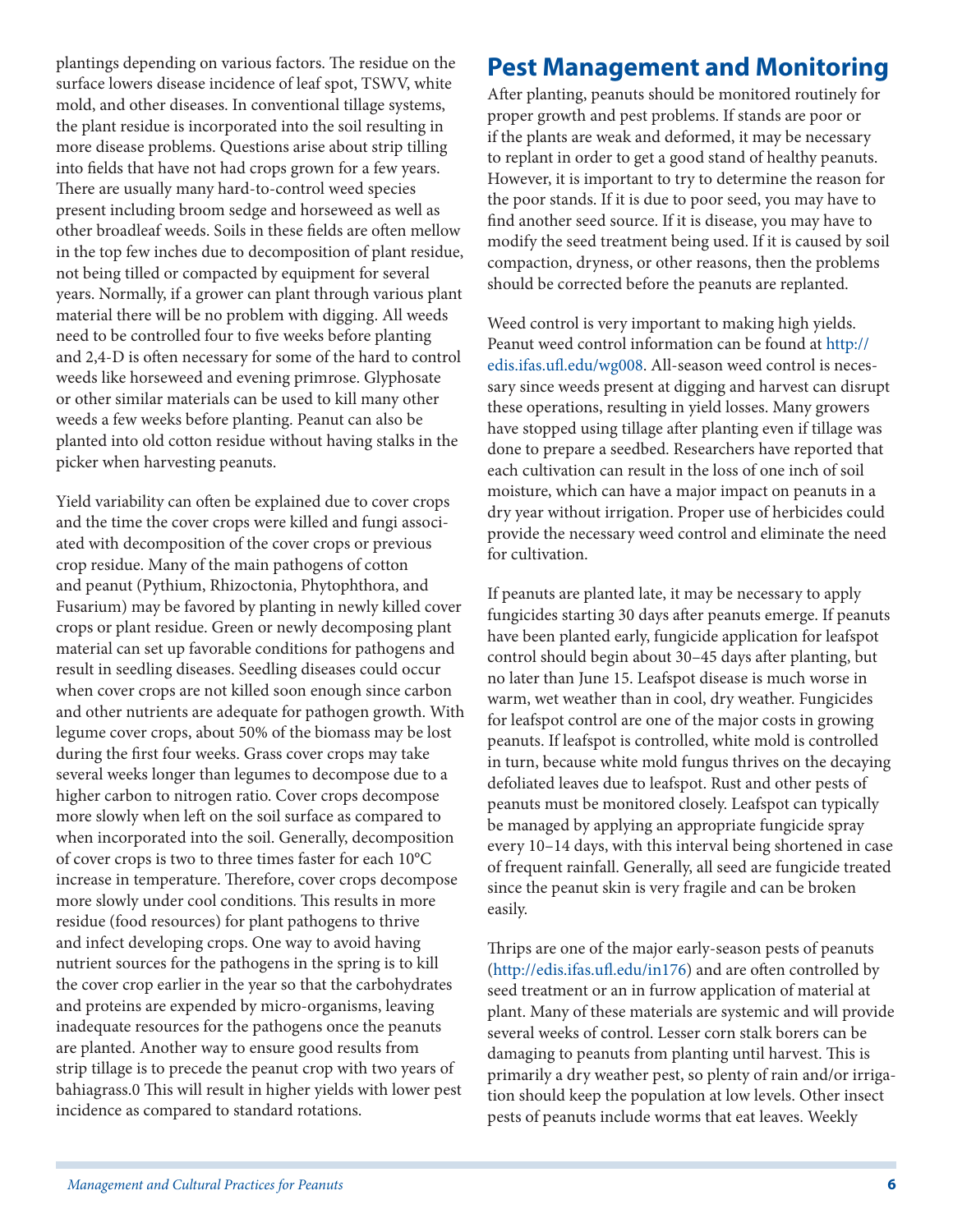scouting can identify these pests so that proper control measures can be taken.

Nematodes should be managed by good rotation and use of nematicides [\(http://edis.ifas.ufl.edu/ng016](http://edis.ifas.ufl.edu/ng016)). Certain nematicides can be applied at pegging, but nematodes cannot be effectively controlled in a crop after infestation occurs. In other words, preventative control of nematodes is most effective. Some nematicides and insecticides are applied before or at planting time. Fumigant nematicides are applied before planting while contact or systemic nematicides may be applied during the planting operation. Rotating with bahiagrass or other perennial grasses can greatly reduce the problem.

#### **Irrigation**

Peanuts grow well on sandy soils and are somewhat drought tolerant at certain growth stages. There are critical stages of growth that require higher levels of soil moisture or yields can be limited along with quality and lower grades. Table 3 shows four growth stages and the relative response of the plants to moisture during each stage. The period of greatest water use occurs during pegging and is necessary to move Ca through soil solution to pegs and developing pods.

Peanuts are the least susceptible of any of the row crops in the Southeast to drought at planting since they can emerge from up to two to three inches deep. However, adequate moisture is necessary for good, uniform stands. Mid-season nut development is the most critical time for irrigation since it is the stage of maximum water use by the plant. In the Southeast the critical part of the development/fruiting period includes the latter part of July, August, and the first week or so of September. Irrigation in the first two months after planting is usually not needed unless extremely dry conditions persist, because excess moisture can trigger excessive vine growth. Irrigation in late September may result in excessive moisture during the peanut maturity stage and can increase the severity of CBR, Sclerotinia blight, and leaf-spot diseases. In dry years, irrigation can suppress the outbreak of spider mites and lesser corn stalk borers, make digging operations easier, and reduce the threat of aflatoxin contamination.

### **Determining Maturity**

Determination of optimum peanut maturity can be done in several ways but pod blasters that strip away the outer pod layer to expose colors indicative of the stage of pod maturity have become one of the primary methods. Blasters are widely used and are available at many UF/IFAS

Extension offices. Blasters save considerable time, as well as improve the accuracy over hand-scraping for determining the pod maturity profile. A high-pressure washer and wire basket can serve as an inexpensive, quick, simple alternative to blasters that use glass beads, water, and compressed air. However, glass beads are still widely used. The key to the pressure washer effectiveness for blasting peanuts is a rotating turbo nozzle. A turbo nozzle takes a zero degree jet stream which has the highest stripping power of any nozzle, rotates it, and spreads it out over a wide area. It provides superior stripping action compared to a flat fan nozzle, at a pressure low enough not to damage the pods. An electric pressure washer providing 1.5 gpm at 1300 psi is quite adequate and fast. In higher capacity, engine-driven models, pressure should be reduced to approximately 1000 psi with the pressure regulator or by throttling down the engine. Pick all pods off plants to make about 200 pods from each location in the field with different maturities due to soil type, variety differences, or other variables. Place the picked pods in a basket, and place the basket in a fivegallon bucket to prevent splashing. The bucket should be equipped with a drain to prevent water build-up. Hold the pressure washer nozzle approximately 12 inches away and blast while vigorously shaking the basket. Watch the pods carefully. Stop after approximately 30 seconds and remove the immatures (yellows) before they disintegrate. Place the more advanced pods (orange to black) back into the basket and blast until the entire outer pod layer has been removed. The entire process should be completed within three minutes or less. Blasted pods can be put on a chart in order to classify and rank the fields for time to harvest.

# **Peanut Harvest and Grades**

One of the most critical parts of growing peanuts is timing of harvest to make maximum grade and yield. Two measurements are made from a sample taken directly out of the drying wagon. **FM** or foreign matter denotes the percent or amount of plant material, rocks, or soil that is in a load of peanut. Foreign matter increases if soils are either too wet or too dry while digging, or if peanuts vines are not properly cured. Peanut combines can be adjusted to some extent to blow more or less air to help reduce the trash along with having the vines in the proper condition when harvesting. **LSK** or loose shelled kernels is the percent of peanut shelled during the harvest process, which may be due to too high a picker speed, too much air blowing peanuts against something sharp in the combine, or the picker fingers being set too aggressively.

A sample is then taken from wagons or trucks after harvest and shelled and the following are determined on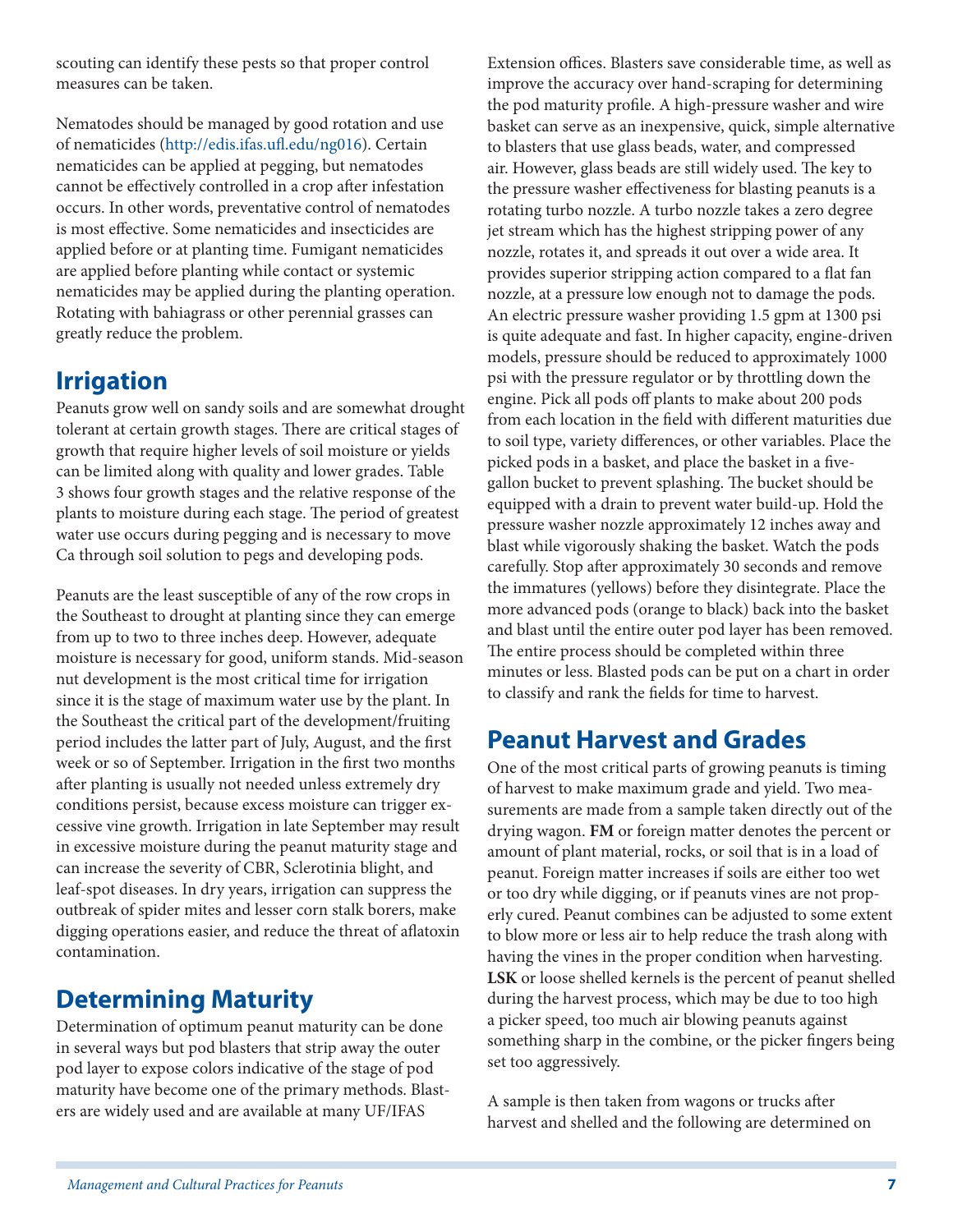a percentage basis: **SMK** (sound mature kernels) is the percentage of those peanut that are shelled for grading and determined to be mature, while **SS** (sound splits) is the percentage that are good peanuts but are split. **OK** is the percentage of other kernels that may be immature or very small. **ELK** is the percentage of extra-large kernel that ride over a certain screen size that manufacturers may use for special candy purposes. Certain peanuts have a tendency to have larger seed than others but growers seldom are paid for this. **DK** or Damaged Kernels are kernels that are damaged due to disease, insects, or other factors. Grades are based mostly on TSMK or Total Sound Mature Kernels. Grades in the mid-70s are considered good and are indicative of good timing on the digging. If the SMK were 73% and SS were 2% SS, the grade would be 75%, while the other 25% would be shells and OK or DK. Some peanut varieties have thicker shells and will have lower grades than other varieties. Many growers may start digging too soon if they have large acreages and the first few loads of peanuts will grade in the upper 60s or low 70s. Low grades can also be caused by periods of drought when pegs did not set. This could lead to "two" crops of peanuts, one that sets early and one that sets later when moisture returns. This makes it difficult to determine when to dig since there will be some very mature peanuts along with some very immature peanuts that were set later. With irrigated peanuts, it is usually easier to determine proper digging date since moisture can be supplied for a continuous set of peanuts. However, other factors like disease control and weather conditions can determine digging date and these often cause yield losses. Vines should be kept disease free as much as possible in case weather forces you to delay digging by a week or more. Healthy vines will retain mature peanuts better than diseased vines. A week early or late digging peanuts can make 500 lb/A difference or more in yield and several points in grade. Five hundred pounds of peanuts are worth about \$90 and the difference between a grade of 69 and 75 on a 4000 lb/A peanut crop is worth about \$50. One key for high yields and profit is to keep vines healthy and dig on time.

#### **Management Tips**

• Since peanuts require a high level of management, many decisions are required while growing the crop. Fortunately, most of these decisions can be made prior to planting. For example, land selection, variety, and crop rotation are of vital importance in preventing many weed, insect, disease, and nematode problems. If all pest problems in a field are monitored for the crop grown each year, then the selection of pesticides is much easier and many problems can be averted.

- Whether or not to irrigate is a major decision because good yields cannot be maintained during dry years. However, for the small acreage producer, costs for irrigation equipment may make the practice uneconomical. If irrigation is utilized, a grower must be knowledgeable and judicious in use of supplemental water. White mold and pod rots are diseases that can be made more severe with poor irrigation management.
- Gypsum can be used to supply calcium to peanuts. Calcium is needed by the peanuts to ensure well-filled pods, reduce pod rots caused by imbalances in other nutrients, and improve germination of peanuts produced for seed. The need for gypsum can be determined by soil tests and, if needed, the gypsum should be applied no later than early flowering. Gypsum should be considered on all non-irrigated fields.
- Insecticide applications to the peanut foliage should be determined by scouting procedures that include insect counts of various species. Other insect pests, such as lesser corn stalk borers and cutworms, may attack belowground peanut parts and thus require scouting techniques unique to peanuts.
- Fungicide applications are generally required for high yields of peanuts. Leafspot is usually the major disease of the crop. Information is available on selecting fungicide programs for peanuts. Normally, fungicide applications must be made on 7–14 day intervals, but it is recommended that growers consider information from diseaserisk models and weather-based disease forecasts. The decision on which fungicides to use should be based on the disease history of the field, cultivar being grown, crop rotation history, prevailing weather, as well as several other factors.
- Most weed problems in the growing crop can be controlled by herbicide applications. Timing is of critical importance in these herbicide applications. In some instances, cultivation, hoeing, and/or hand pulling would be the preferred means of weed control on herbicideresistant weeds. If cultivating, it is important not to throw dirt on the peanut vines because white mold problems can be made more severe if the vines are partially covered with soil.
- Because all pods do not mature at the same time, one of the most difficult problems in producing peanuts is determining when to harvest. Runner peanuts normally mature in approximately 135–155 days after planting. However, if Valencia peanuts are grown for boiling purposes, they may mature in as little as 75 days from planting in mid-summer. The same variety may take from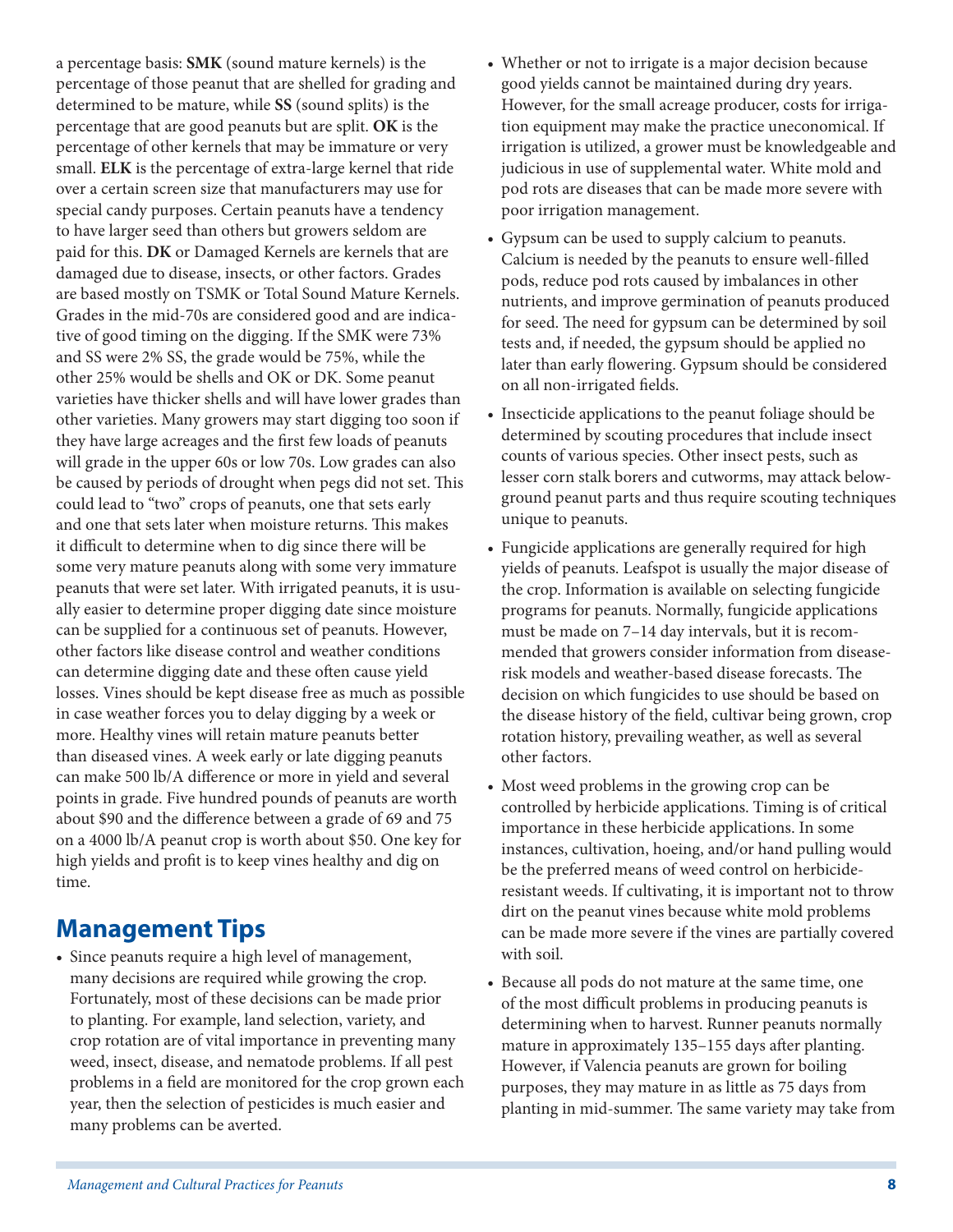15 to 30 days longer to mature when planted in early or late season. Therefore, it is not possible to accurately predict at planting when a peanut crop will be ready to harvest. There are reliable and objective procedures that can be used to determine peanut maturity and the best time to harvest. For the commercial grower, the peanut maturity profile is preferred while others may pull vines occasionally to check pod maturity. There are many locations where pod blasters are available and charts to determine proper digging dates. Years of experience on a particular variety will also help growers determine when to start looking for maturity.

- After harvest, peanuts must be dried unless they are for consumption as boiled or green peanuts. Most peanuts are dried in the field for 3 days prior to picking and then artificial drying is normally used overnight to finish drying peanut to about 8% moisture. It is important to use care in harvesting and drying peanuts as the fungus that causes aflatoxin development is favored by poor drying techniques.
- Storage of peanuts should be in an insect-free area. An insecticide is normally sprayed on the stored peanuts to prevent insect infestations. The moisture content of the peanuts should be below 10% for safe, long-term storage. The storage facility should be one that prevents moisture accumulation in or around the peanuts.